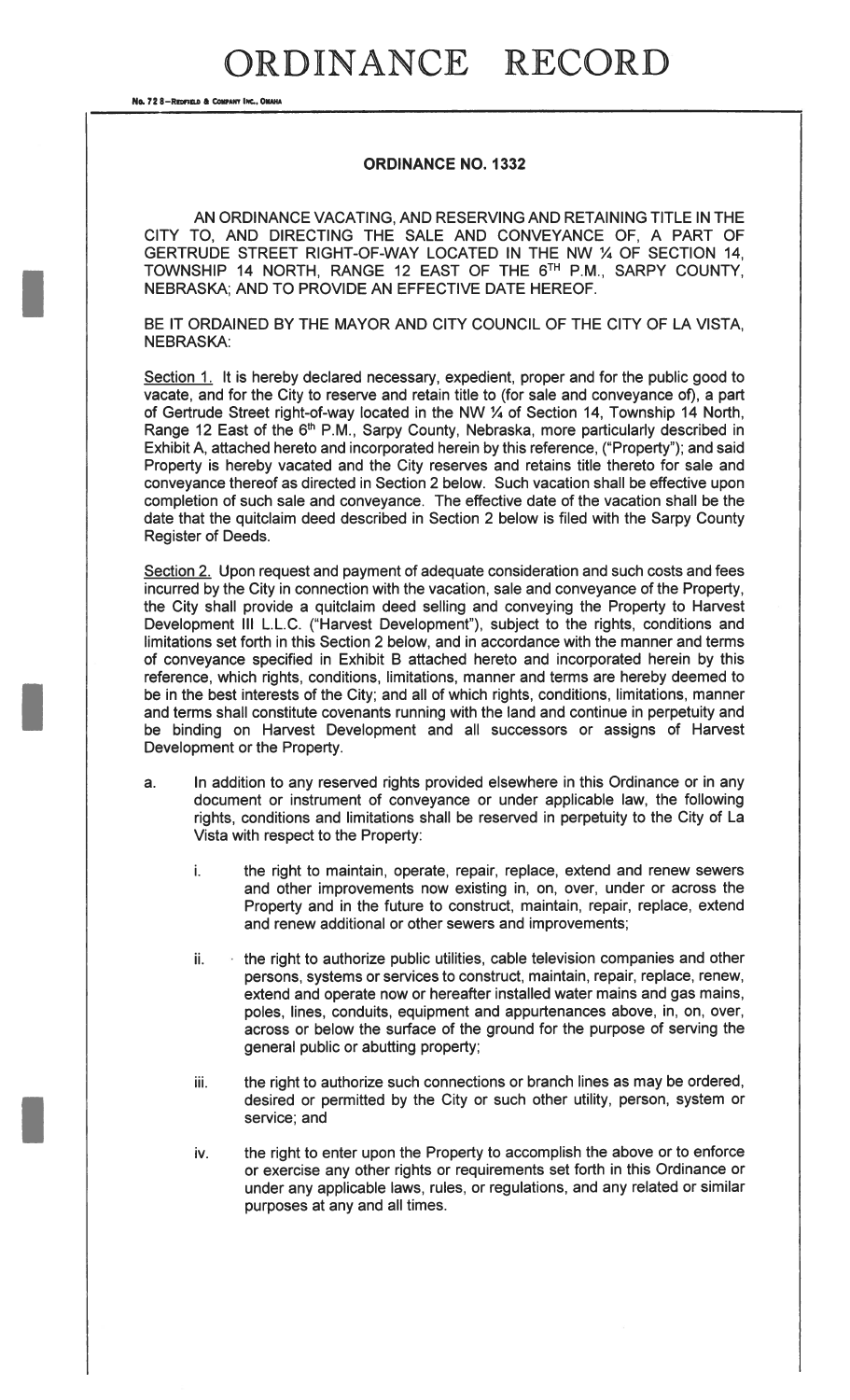No. 72 8-Redfield & Company Inc., OMANA

— Ordinance No. <sup>1332</sup>

b. Due to unique location of the Property, including without limitation, its proximity adjacent to a townhome complex, and Harvest Development's representation of a desire to acquire the Property for the sole purpose of locating, constructing, maintaining, and making the Property available as <sup>a</sup> neighborhood dog park for use of the genera<sup>l</sup> public, Harvest Development and the City are in agreemen<sup>t</sup> that the Property shall be conveye<sup>d</sup> to Harvest Development for the following purposes and subject to the following conditions:

Harvest Development at its sole cost and expense shall construct, maintain i. and use the Property as <sup>a</sup> neighborhood dog park that is accessible and available for use of the genera<sup>l</sup> public without charge or cost of admission and has such improvements, operations, and rules as satisfactory to the City Administrator from time to time in her sole discretion. Any use of the Property for any other purpose shall be subject to approva<sup>l</sup> of the City Council in its sole discretion.

ii. Construction, maintenance, and use of the Property for the purposes described in subsection "i" above shall be subject to satisfaction of all applicable federal, state and local laws, rules, and regulations, including without limitation, any applicable permitting requirements;

iii. The design, layout, fencing and any other amenities or improvements of, on, or serving the Property, and all operating and maintenance rules or requirements applicable to the Property, shall be subject to approva<sup>l</sup> of the City Administrator in her sole discretion; and

iv. All parts of the Property that have or are designed to have turf grass, and any par<sup>t</sup> of the Property that at any time is not used for purposes described in this subsection 'b," shall be maintained as <sup>a</sup> lawn, in <sup>a</sup> manner and condition equal to or better than existing at closing on Harvest Development's purchase of the Property, and for no other purposes.

("Permitted Purposes"). I

Harvest Development shall take title to the Property subject to the Permitted Purposes, and after closing on the Property, Harvest Development shall use the Property exclusively for the Permitted Purposes and for no other purposes. In addition to, and not in limitation of the foregoing, Harvest Development at all times shall maintain or contract for the maintenance of all turf grass and other areas designed to have the lawn on the Property in <sup>a</sup> healthy, clean, neat and trim manner, condition and appearance that is equal to or better than the level, manner, condition and appearance in effect upon closing on Harvest Development's purchase of the Property.

c. All or any vegetation now or hereafter upon the Property, including, but not limited to, lawns, trees, shrubs and crops, and all or any improvements and structures now or hereafter upon the Property, including, but not limited to walls, fences, paving, signs and walks, may be damaged or removed by or as authorized by the City as necessary or appropriate in the exercise of the rights herein reserved without any requirement of restoration or compensation to any person.

Such conveyance shall be executed by the Mayor and City Clerk, who are hereby authorized to take such action.

Section 3. The City Clerk is hereby authorized and directed to publish notice of the sale of the Property specified in Exhibit A and the terms of such sale in accordance with the requirements of Section 16-202 of the Revised Statutes of Nebraska.

Section 4. This ordinance shall be in full force and effect from and after its passage, approval and publication as provided by law.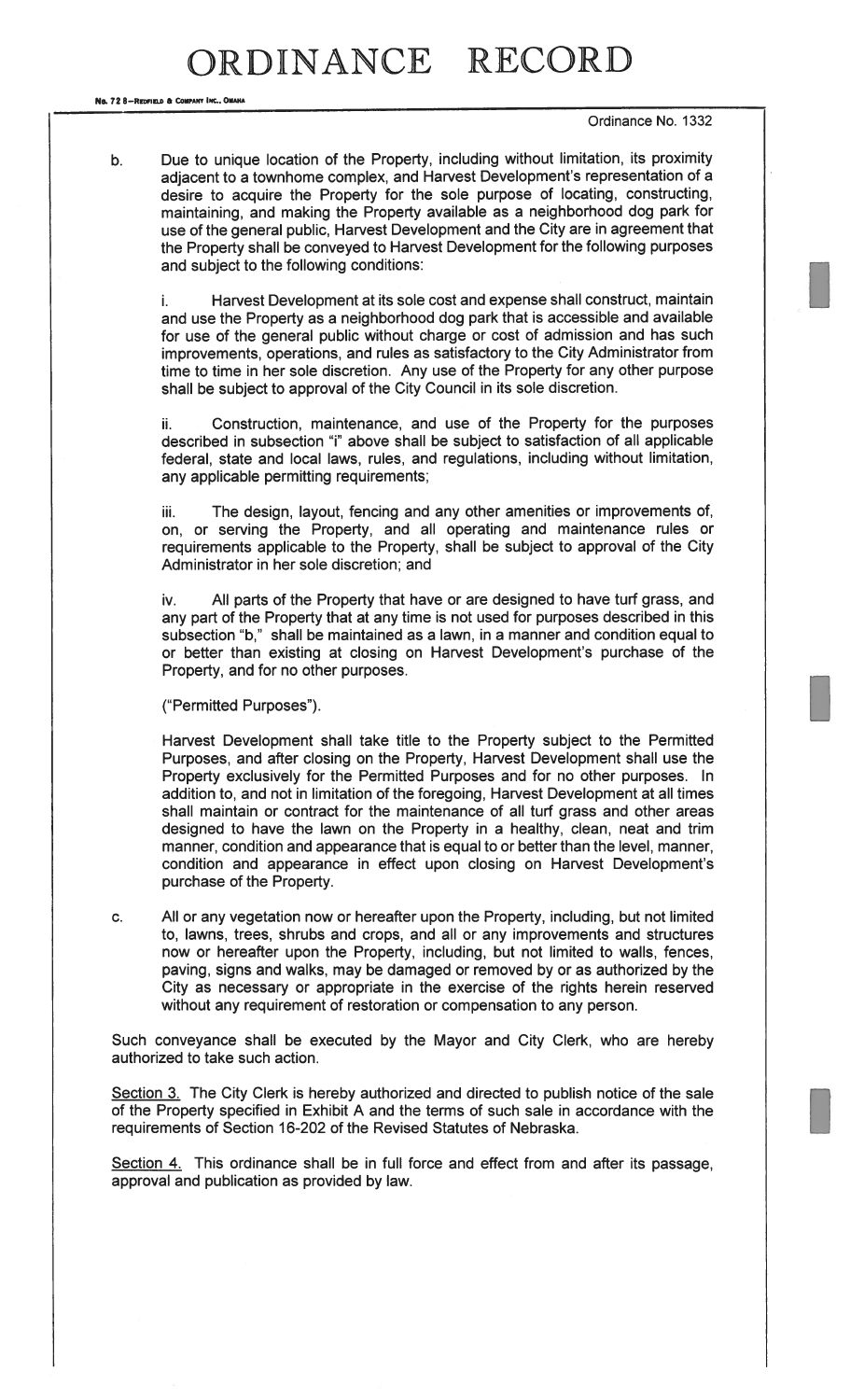## ORDINANCE RECORD

No. 72 8-Redfield & Company Inc., OMAHA

Ordinance No. 1332

#### PASSED AND APPROVED THIS 18TH DAY OF SEPTEMBER, 2018.

CITY OF LA VISTA

Douglas Kindig, Mayor

ATTEST:

Lali Swethe

Pamela A. Buethe, CMC City Clerk